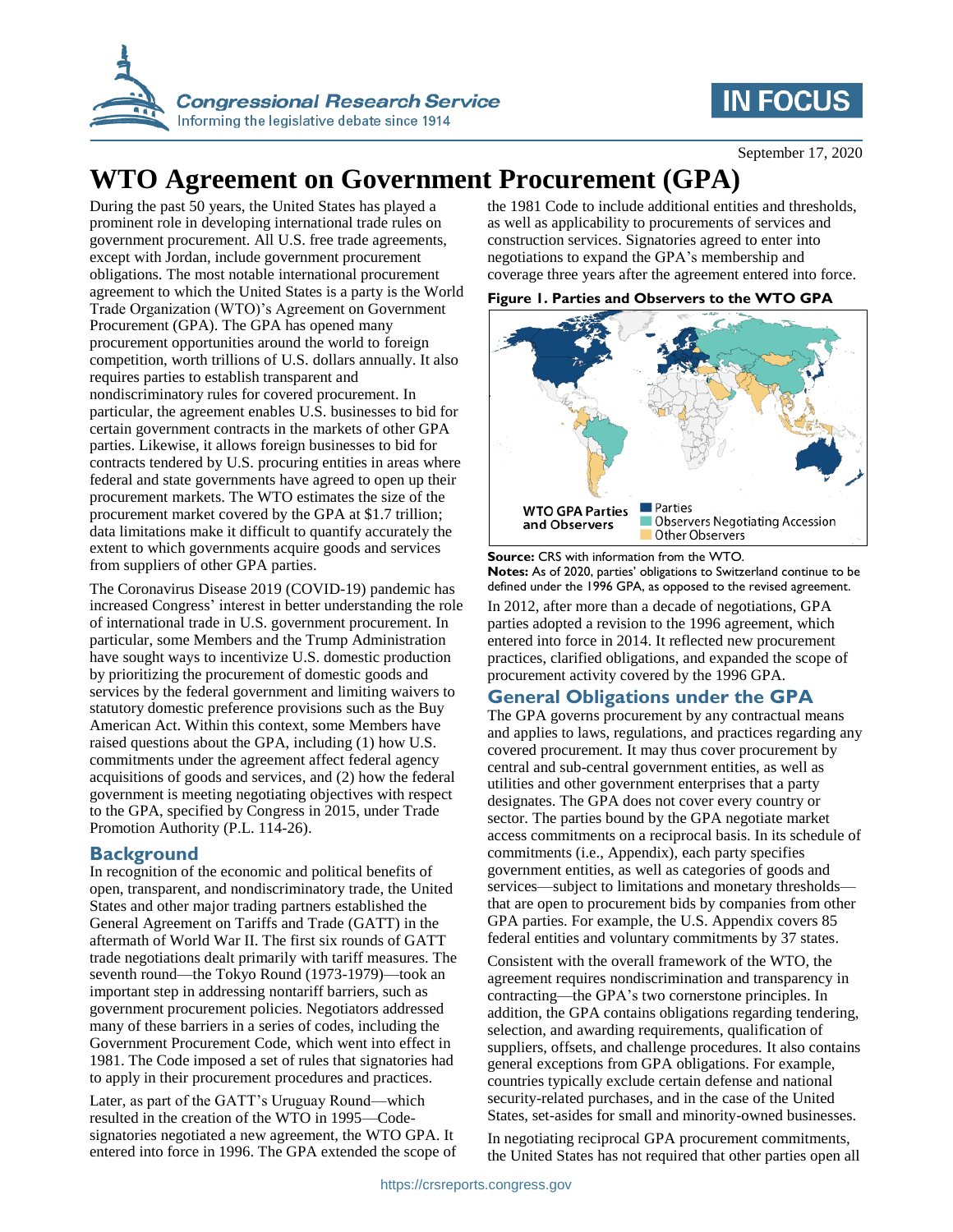of their markets to foreign competition in the same nominal amounts, or offered to open all U.S. markets to foreign suppliers. Rather, its general aim has been to gain access to comparable opportunities in other parties' markets.

#### **WTO GPA Cornerstone Principles**

**Non-discrimination.** The GPA requires parties to accord to the goods, services and suppliers of other GPA parties treatment "no less favorable" than that given to their domestic goods, services and suppliers throughout the procurement process for covered entities. In other words, parties cannot favor domestic goods, services, or suppliers, nor can they treat the goods, services or suppliers of one GPA party more favorably those of another GPA party.

**Transparency.** Each party is required to publish information on its procurement system, including applicable laws, regulations, and judicial decisions, in an officially designated medium that is widely disseminated and accessible to the public. Parties are also required to collect and report statistics on the contracts covered by the agreement. On request of any other party, a party must provide any information necessary to determine whether a procurement was conducted fairly and in accordance with the agreement.

**Procurement Practices.** A procuring entity must conduct procurement in a transparent manner consistent with the GPA, avoid conflict of interest, and prevent corrupt practices. Additionally, parties are to ensure that their procedures do not preclude competition or create unnecessary obstacles to international trade. The GPA also establishes general rules regarding the systems through which suppliers engage in competitive bidding for contracts (i.e., open, selective, and limited tendering procedures).

**Offsets.** Government entities may not impose, seek, or consider offsets either in qualifying and selecting suppliers, goods, or services, or in evaluating tenders and awarding contracts. An offset is defined as any condition "that encourages local development or improves a party's balance-of-payments accounts, such as the use of domestic content, the licensing of technology, investment, counter-trade, and similar action or requirement."

**Dispute Settlement (DS).** The WTO Dispute Settlement Understanding applies—with certain exceptions—to consultations and disputes involving the GPA. For example, only GPA parties may participate in decisions or actions by the DS Body in GPA disputes. In the event of lack of compliance in a dispute, crossretaliation is not allowed with respect to the GPA. As such, parties may not suspend GPA benefits as a countermeasure in disputes brought under a different WTO agreement.

**Modifications.** A GPA party generally cannot modify the procurement that it covers without the consent of—or absence of objections from—the other parties. To make changes, a party must notify the WTO Committee on Government Procurement and explain the likely consequences for the mutually agreed coverage of the agreement. If parties are unable to reach an agreement over the proposed changes, they may pursue DS procedures.

**Accession Negotiations.** Any WTO member may accede to the GPA on terms agreed between that member and all GPA parties. Since the GPA entered into force in 1996, its membership has grown from 23 to 48 parties (counting EU members separately). The GPA accession

process is based on negotiations with the acceding member on the procurement that it will cover and a determination by the GPA parties that its procurement system complies with the GPA. Many members that have joined the WTO since 1995 committed to seek GPA membership as part of their terms for accession, including China and Russia—both of which continue to be engaged in GPA accession negotiations. Most recently, in May 2020, Brazil formally submitted its application to accede to the GPA.

**Security and General Exceptions.** The GPA contains a national security exception, broadly in line with GATT 1994's Article XXI. The exception states that a party is allowed to take "any action or not [disclose] any information that it considers necessary for the protection of its essential security interests relating to the procurement of arms, ammunition or war materials, or to procurement indispensable for national security or for national defense purposes." In addition, the GPA also contains general exceptions modeled after GATT's Article XX. These include—but are not limited to—safety, human, animal, or plant life or health, and philanthropic institutions.

#### **Issues for Congress**

The Trump Administration is reviewing the benefits of the GPA, and according to one news report, considering withdrawal from the agreement. Some Members and Administration officials reportedly contend that the GPA is "imbalanced" and decreases U.S. leverage in trade negotiations. Others argue that participation in the GPA not only maintains U.S. companies' ability to compete for foreign government contracts, but it also gives the United States leverage to negotiate greater market access and better terms with WTO members in accession negotiations particularly with China.

The GPA stipulates that any party may withdraw, effective 60 days after the WTO Director-General receives written notice. Any GPA party may, upon such notification, request an immediate meeting of the Committee on Government Procurement. Should the United States withdraw, foreign firms could potentially lose nondiscriminatory access to the U.S. procurement market; U.S. firms, likewise, could potentially be disqualified from bidding for government contracts in the markets of other GPA parties.

U.S. government contractors often rely on global supply chains to support their U.S. government contracts, including networks of suppliers and manufacturing facilities in the territories of other GPA parties. Even when manufactured in the United States, many of the products that U.S. suppliers deliver to federal and state entities may have inputs from other GPA parties. Therefore, U.S. withdrawal from the GPA could potentially require U.S. businesses to restructure their supply chains—including, for example, by changing suppliers or relocating facilities—to comply with domestic sourcing laws. Moreover, as countries compete to set global standards (e.g., 5G technology), U.S. firms unable to bid for government contracts in GPA parties' markets may find themselves at a disadvantage, ceding opportunities to competitors from other countries.

**Andres B. Schwarzenberg**, Analyst in International Trade and Finance